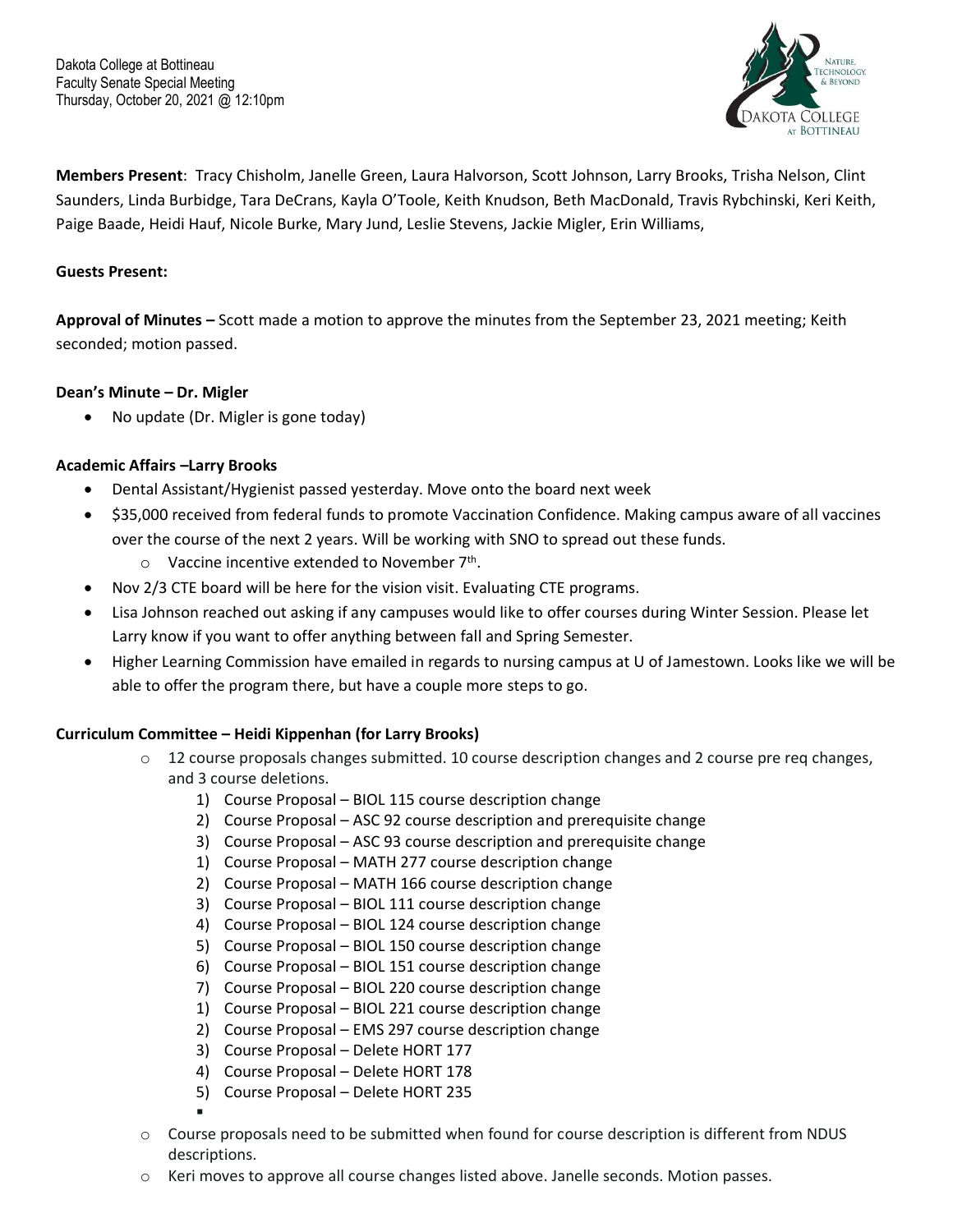

#### **CCF—Trisha Nelson**

- Trisha reported that CCF met
	- o Met earlier this month. Several updates
	- o NDUS report came from Lisa Johnson: OERs/funding available for curriculum and resources. Math Quantitative course to replace College Algebra or higher for graduation completion. Personal and Business math would be more helpful to our students
	- $\circ$  Licensure in home state. Departments will be asked to help with those different efforts.
	- o E Performance is still a conversation. Made clear that the use or nonuse will be up to individual campuses. Want faculty to have representation on the campus level.
	- o No AAC report.
	- o SAC report: meeting was routine, impact of Title IX changes but nothing of note to report
	- o No president report.
	- o Talk and discussion about academic freedom and SB 2030. No real time frame to expect response from AG office.
	- o Moving everything over to MS Teams.
	- o Resolution introduced asking past offices to be Ex Officio members to stay and help with the knowledge transfer. Will be voting on that in November.
	- o Discussion about evaluating of Presidents at each institution. Faculty as well as others should have a voice. Not all institutions do it the same way. Would like regular visits and similar standards. Chancellor will be grouped into the conversation to see if this initiative would be supported at the chancellor level.

#### **Teach Evaluations-Clint Saunders**

- Revising Teaching Evals. Currently set up on a point system, some things are not applicable, so you get a 0 out of 5 if you didn't do it that day because it didn't apply it hurts the overall score. Changing from a point system to a pass fail, not applicable, what categories should be involved. What makes a good class might be different for each class. Evaluation based on department. Not strictly a number system because it didn't apply that day. Should not hurt your score.
- Self Eval/Student Eval all done prior to teaching eval. Who ever does the evaluation, would need to review these prior to the observation day.
- General or Departmental and changing from point to pass fail. Feel free to take some time and think about it, please send it onto Erin or Clint. Will review then with the committee.

#### **Salaries-Keri Keith**

• Met with Dr. Migler. Had a good meeting with him. Where we are at financial to do movements like this. Some thoughts from Dr. Migler about balancing budgets. Plans moving forward include gathering numbers and comparing to Lake Region salaries. Still looking at where are the numbers currently at and hope to have them in the next few weeks.

#### **Course Caps-Tracy Chisholm/Open Discussion**

- Set for most classes. Did get set back to pre COVID but set to the amount that the classroom can hold.
- Larry reported some have course caps. Is there a particular course or instructor concerns could reach out to Larry.
- Put into place prior to help with those higher enrollment courses. Instructors submitted to Department Chair and then onto Larry. It did get averaged out according the enroll the class could handle. There is a high enrollment policy in place, so if that isn't being followed then maybe we need to re look at the policy.
- Speech is the example: is Dual Credit cap lower because you run out of time.